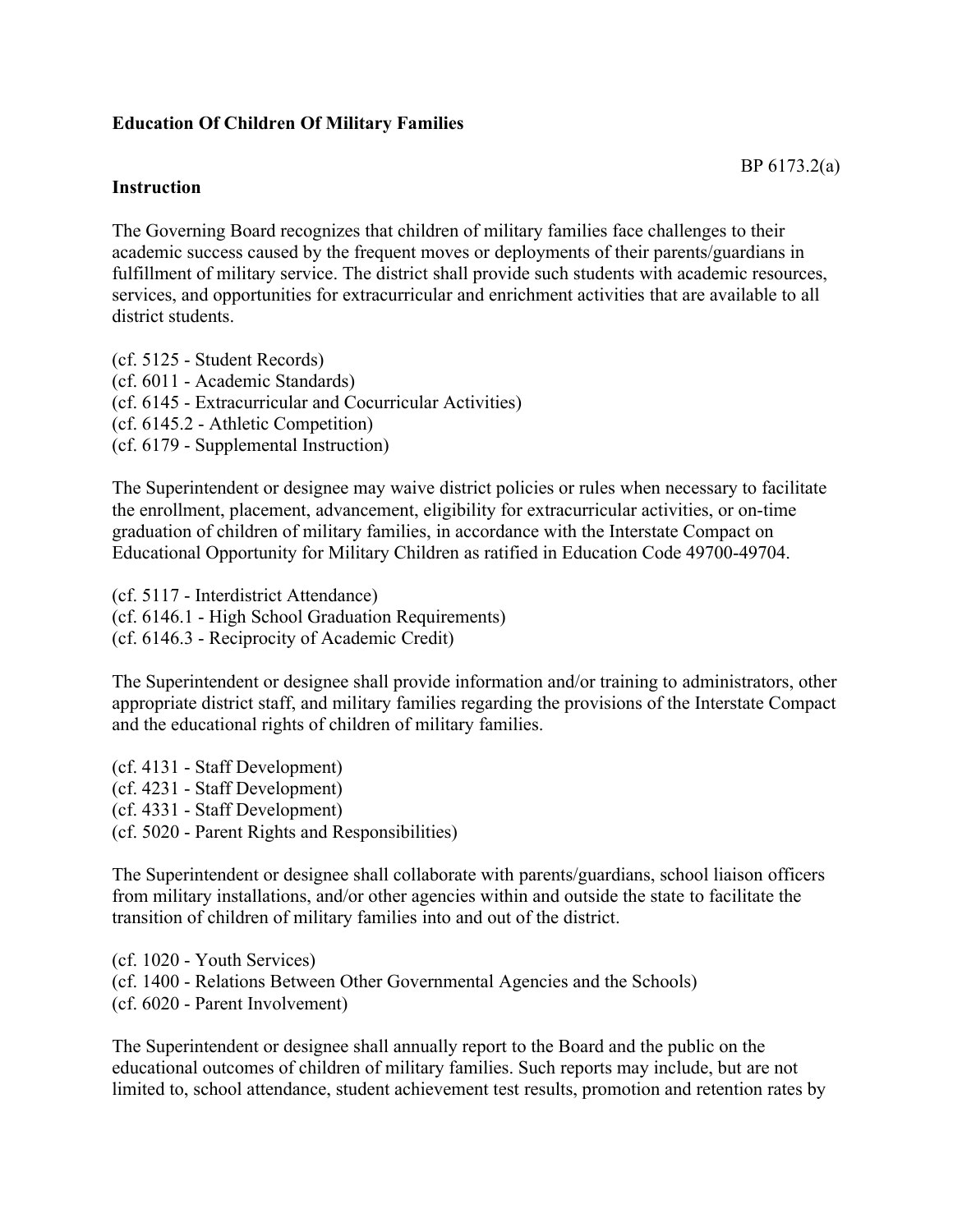grade levels, and graduation rates.

(cf. 0500 - Accountability)

(cf. 5123 - Promotion/Acceleration/Retention)

(cf. 6162.51 - State Academic Achievement Tests)

Legal Reference:

EDUCATION CODE

35160.5 District policy rules and regulations; requirements; matters subject to regulation

35179 Interscholastic athletics; associations or consortia

35181 Students' responsibilities

35351 Assignment of students to particular schools

46600-46611 Interdistrict attendance agreements

48050-48054 Nonresidents

48200-48208 Persons included (compulsory education law)

48300-48316 Student attendance alternatives, school district of choice program

49700-49704 Education of children of military families

51225.3 Requirements for graduation

51240-51246 Exemptions from requirements

51250-51251 School-age military dependents

66204 Certification of high school courses as meeting university admissions criteria

UNITED STATES CODE, TITLE 10

101 Definitions

1209 Transfer to inactive status list instead of separation

1211 Members on temporary disability retired list: return to active duty; promotion

UNITED STATES CODE, TITLE 20

1400-1482 Individuals with Disabilities Education Act

6311 State plan

UNITED STATES CODE, TITLE 29

794 Section 504 of the federal Rehabilitation Act

Management Resources:

CALIFORNIA CHILD WELFARE COUNCIL

Partial Credit Model Policy and Practice Recommendations

CALIFORNIA DEPARTMENT OF EDUCATION PUBLICATIONS

Final Report to the Legislature on the Interstate Compact on Educational Opportunity for Military Children, April 2014